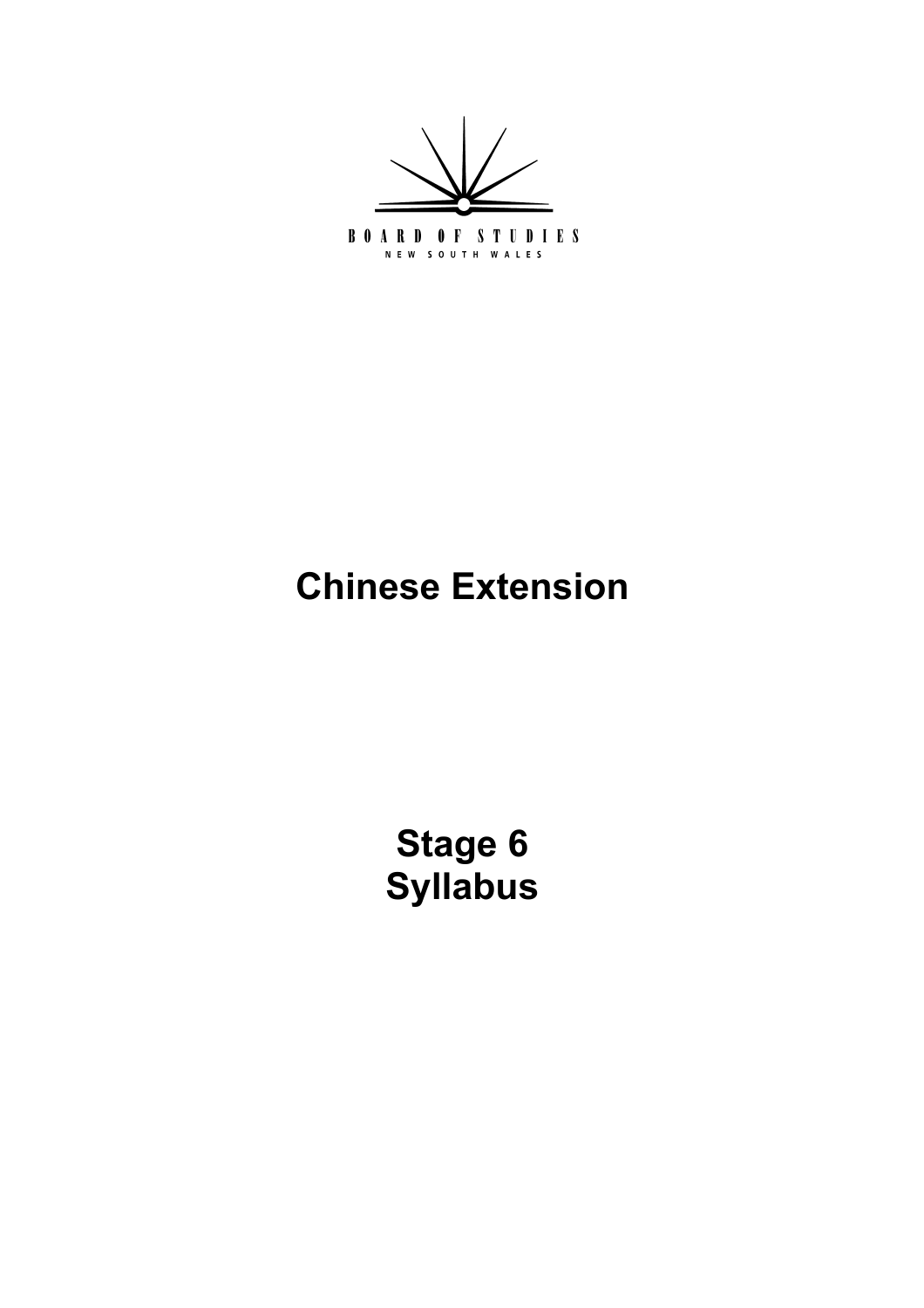#### **Original published version updated:**

Updated July 2008 – Official Notice BOS 32/08, Vol 17 No 3 June 2009 – Assessment and Reporting information updated

© 2009 Copyright Board of Studies NSW for and on behalf of the Crown in right of the State of New South Wales.

This document contains Material prepared by the Board of Studies NSW for and on behalf of the State of New South Wales. The Material is protected by Crown copyright.

All rights reserved. No part of the Material may be reproduced in Australia or in any other country by any process, electronic or otherwise, in any material form or transmitted to any other person or stored electronically in any form without the prior written permission of the Board of Studies NSW, except as permitted by the *Copyright Act 1968*. School students in NSW and teachers in schools in NSW may copy reasonable portions of the Material for the purposes of bona fide research or study. Teachers in schools in NSW may make multiple copies, where appropriate, of sections of the HSC papers for classroom use under the provisions of the school's Copyright Agency Limited (CAL) licence.

When you access the Material you agree:

to use the Material for information purposes only;

 to reproduce a single copy for personal bona fide study use only and not to reproduce any major extract or the entire Material without the prior permission of the Board of Studies NSW; to acknowledge that the Material is provided by the Board of Studies NSW;

 not to make any charge for providing the material or any part of the Material to another person or in any way make commercial use of the material without the prior written consent of the Board of Studies NSW and payment of the appropriate copyright fee;

to include this copyright notice in any copy made;

 not to modify the Material or any part of the material without the express prior written permission of the Board of Studies NSW.

The Material may contain third party copyright materials such as photos, diagrams, quotations, cartoons and artworks. These materials are protected by Australian and international copyright laws and may not be reproduced or transmitted in any format without the copyright owner's specific permission. Unauthorised reproduction, transmission or commercial use of such copyright materials may result in prosecution.

The Board of Studies has made all reasonable attempts to locate owners of third party copyright material and invites anyone from whom permission has not been sought to contact the Copyright Officer, ph (02) 9367 8289, fax (02) 9279 1482.

Published by Board of Studies NSW GPO Box 5300 Sydney 2001 Australia

Tel: (02) 9367 8111 Fax: (02) 9367 8484 Internet: www.boardofstudies.nsw.edu.au

ISBN 0 7313 4533 9

*2009345*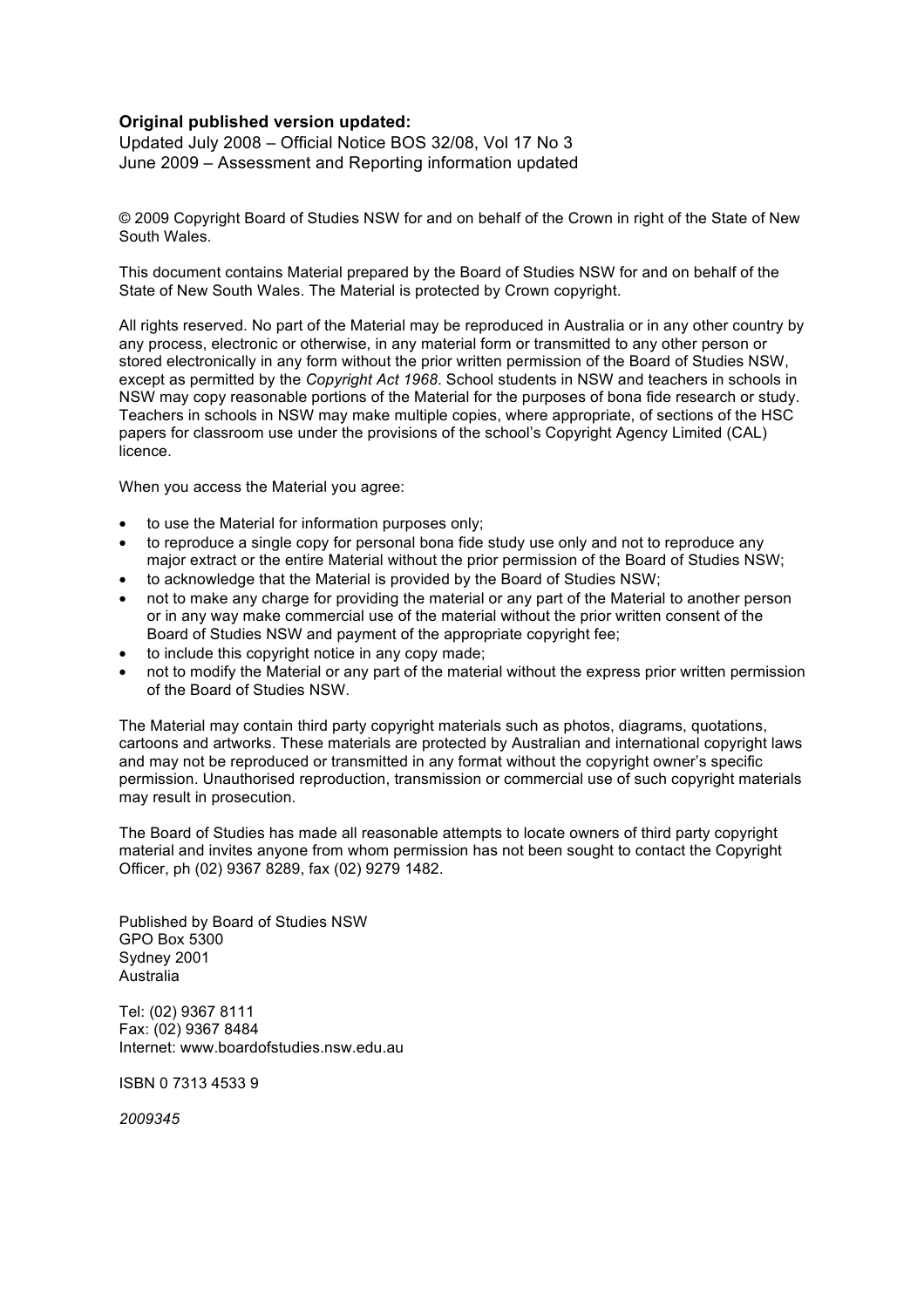## **Contents**

| 1              |     |  |  |  |  |
|----------------|-----|--|--|--|--|
| $\overline{2}$ |     |  |  |  |  |
| 3              |     |  |  |  |  |
| 4              |     |  |  |  |  |
| 5              |     |  |  |  |  |
| 6              |     |  |  |  |  |
| 7              |     |  |  |  |  |
|                |     |  |  |  |  |
| 8              |     |  |  |  |  |
|                | 8.1 |  |  |  |  |
|                | 8.2 |  |  |  |  |
|                | 8.3 |  |  |  |  |
|                | 8.4 |  |  |  |  |
|                | 8.5 |  |  |  |  |
| 9              |     |  |  |  |  |
| 10             |     |  |  |  |  |
| 11             |     |  |  |  |  |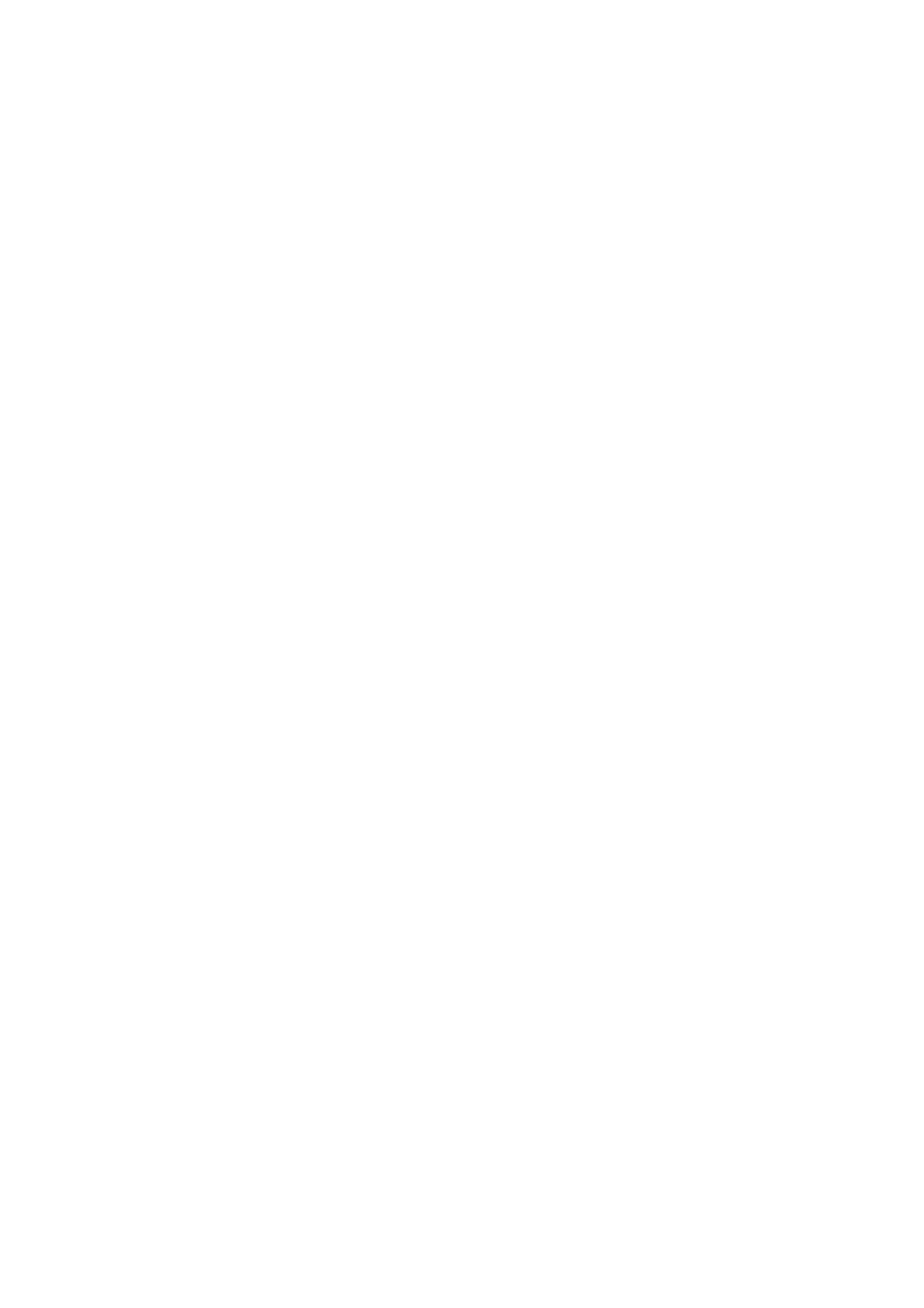### **1 The Higher School Certificate Program of Study**

The purpose of the Higher School Certificate program of study is to:

provide a curriculum structure which encourages students to complete secondary education;

foster the intellectual, social and moral development of students, in particular developing their:

- − knowledge, skills, understanding and attitudes in the fields of study they choose
- − capacity to manage their own learning
- − desire to continue learning in formal or informal settings after school
- − capacity to work together with others
- − respect for the cultural diversity of Australian society;

provide a flexible structure within which students can prepare for:

- − further education and training
- − employment
- − full and active participation as citizens;

provide formal assessment and certification of students' achievements;

provide a context within which schools also have the opportunity to foster students' physical and spiritual development.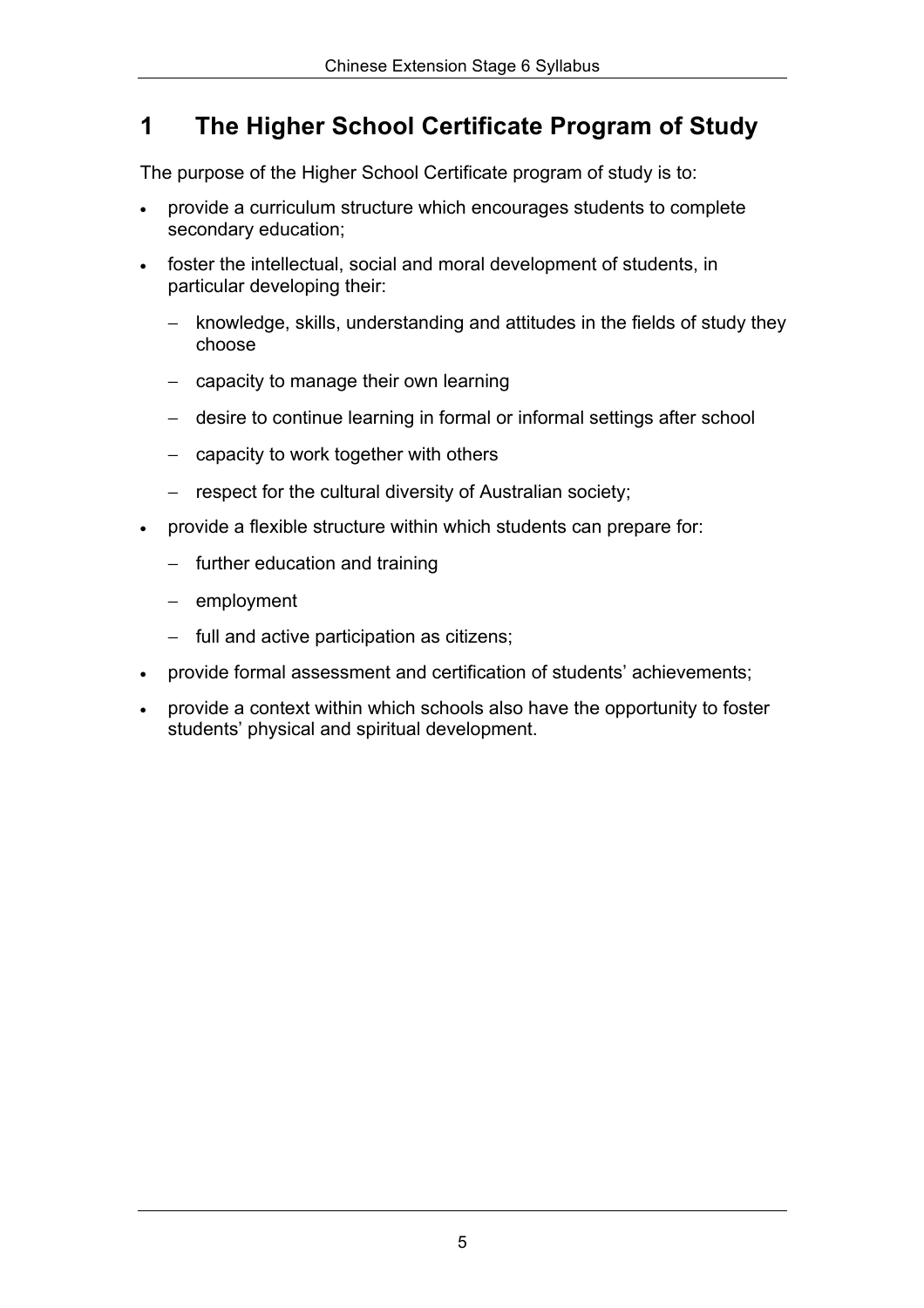### **2 Rationale for Chinese Extension in the Stage 6 Curriculum**

The Extension course builds upon the body of knowledge and skills acquired in the Chinese Continuers course. It provides students with opportunities to develop a greater competence and fluency in the language, and to explore contemporary issues in Chinese.

The Chinese Extension course provides opportunities for students to:

enhance their enjoyment of learning Chinese by broadening and deepening their language experience

gain insight into the culture of Chinese-speaking communities and the communities' perspectives on contemporary issues

gain an appreciation of the Chinese language through the study of contemporary texts

use Chinese as an adjunct to their career path.

The Chinese Extension course complements other subjects in the Stage 6 curriculum and assists students to prepare for tertiary education, employment, and full and active participation as citizens in a multicultural society.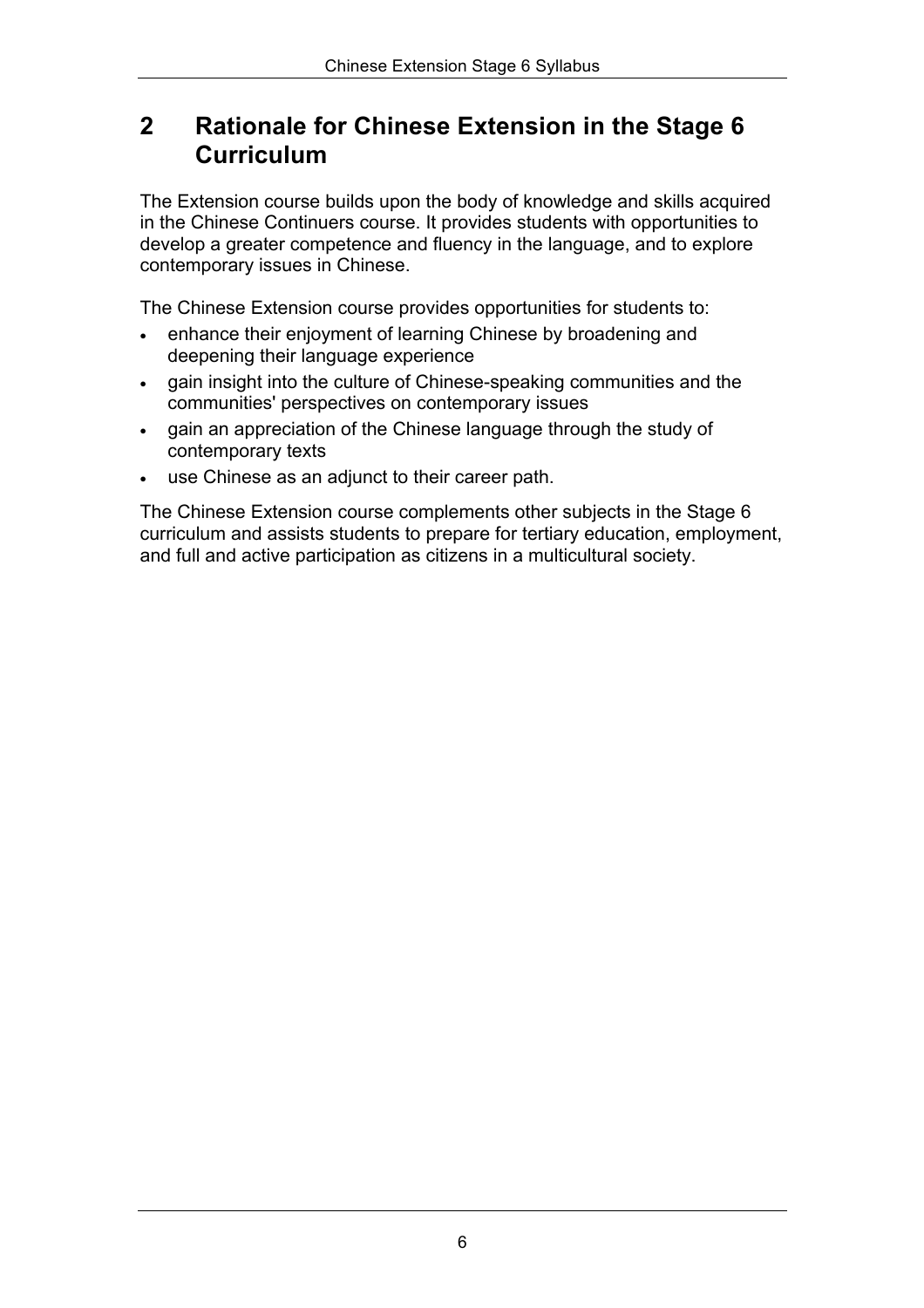### **3 Continuum of Learning for Chinese Stage 6 Students**

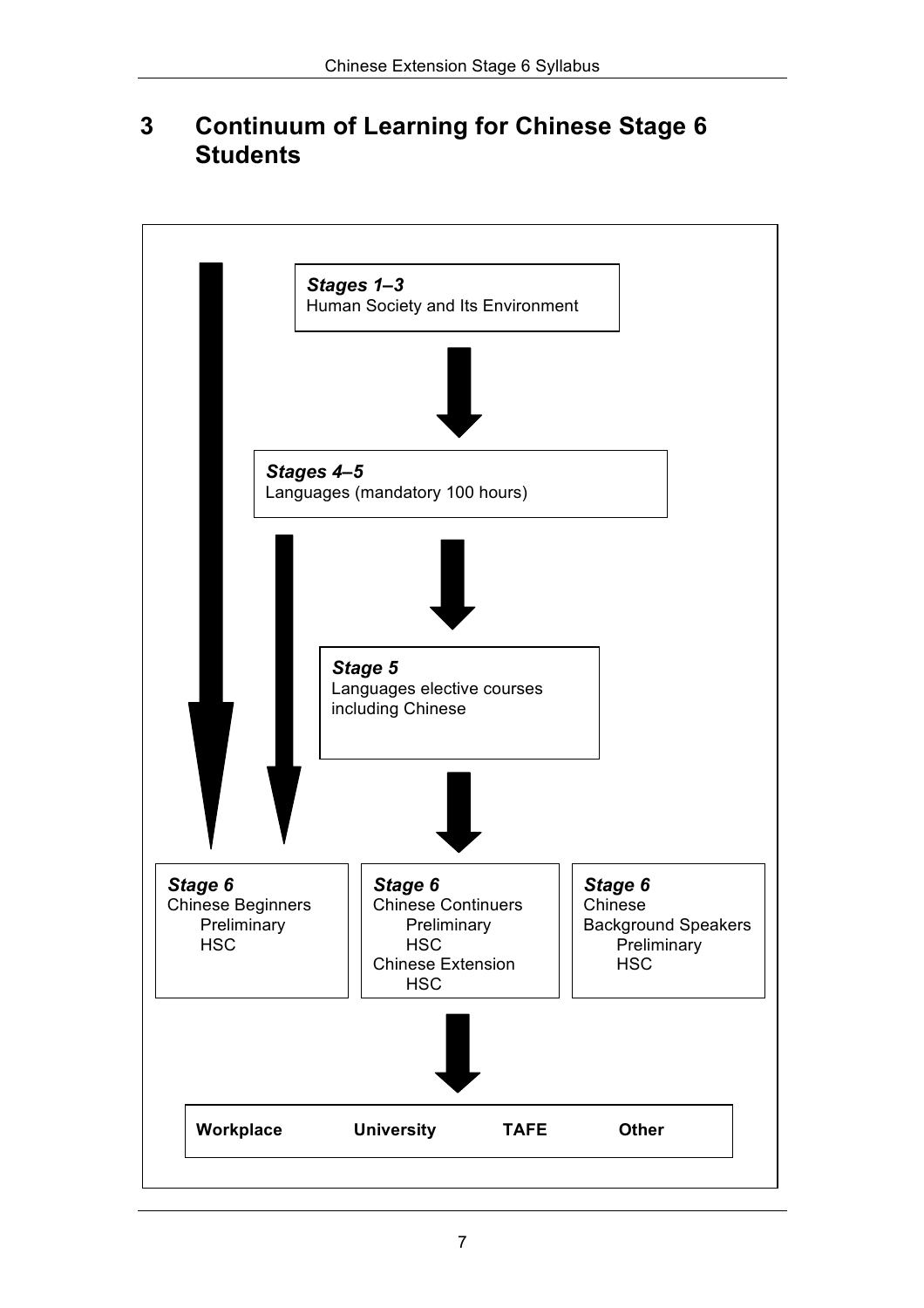The New South Wales curriculum provides opportunities for students to study a language or languages from Early Stage 1 through to Stage 6.

In the K–6 (Stages 1–3) Human Society and Its Environment key learning area, students develop an awareness of languages and may learn about the world through the study of a language, such as Chinese.

In Years 7–10, a language is a mandatory component of the School Certificate, with students being required to complete 100 hours of language study. Elective study in Stages 4–5 in Chinese builds upon the mandatory study.

Stage 6 offers students the opportunity to continue the study of Chinese at Continuers level with the option of an Extension course, or at Background Speakers level as appropriate. The Extension course builds upon the Chinese Continuers course. Students may also begin the study of Chinese in Stage 6 by studying the Chinese Beginners course.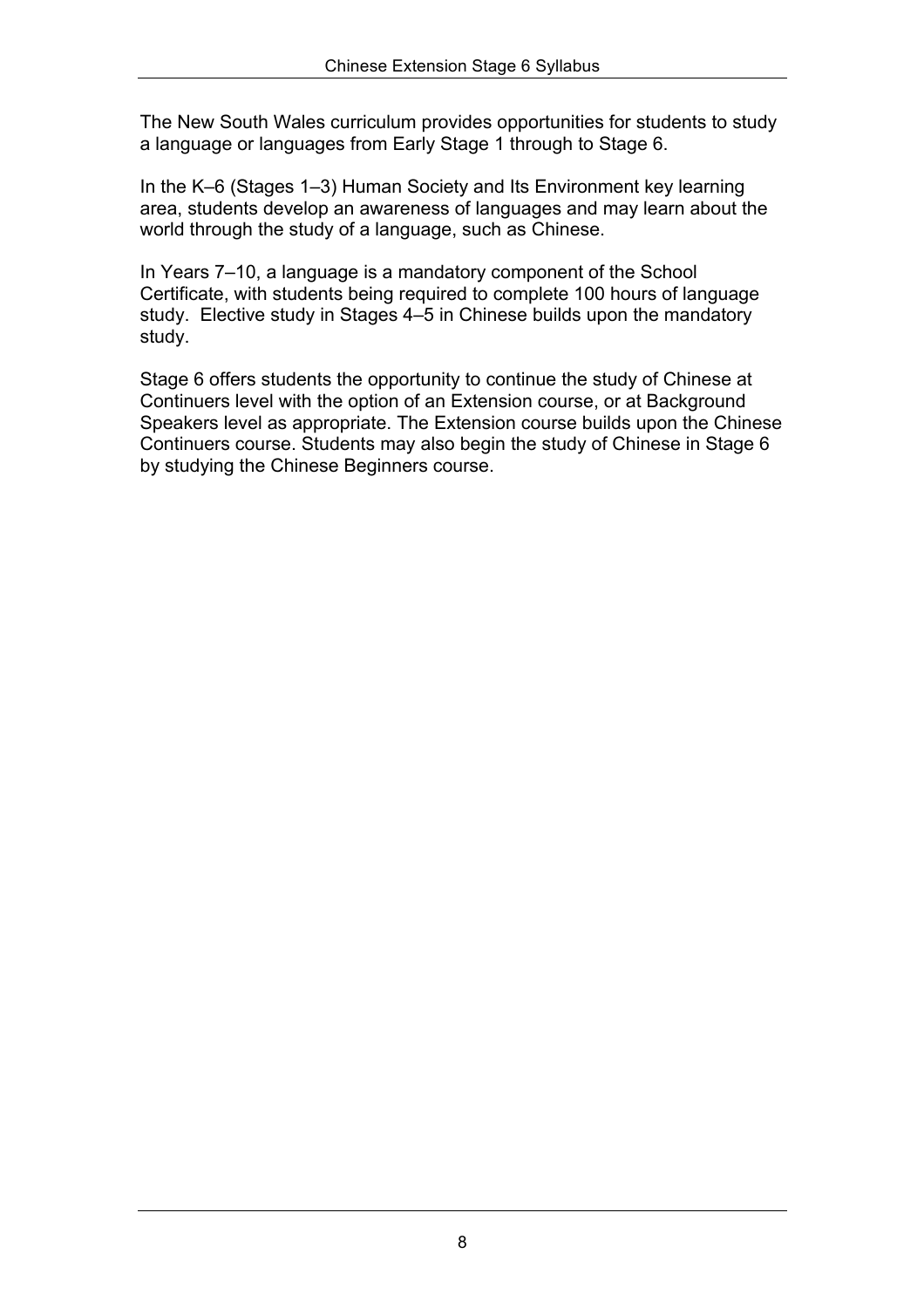### **4 Aim**

The aim of the *Chinese Extension Stage 6 Syllabus* is to enhance students' knowledge and understanding of a range of issues as reflected in contemporary Chinese texts, while extending their ability to use and appreciate Chinese as a medium for communication, and creative thought and expression.

# **5 Objectives**

Students will achieve the following objectives:

- Objective 1 present and discuss opinions, ideas and points of view in Chinese
- Objective 2 evaluate, analyse and respond to text that is in Chinese and that reflects the culture of Chinese-speaking communities.

Meeting these objectives will involve using the skills of listening, speaking, reading and writing, either individually or in combination, and being able to move between Chinese and English.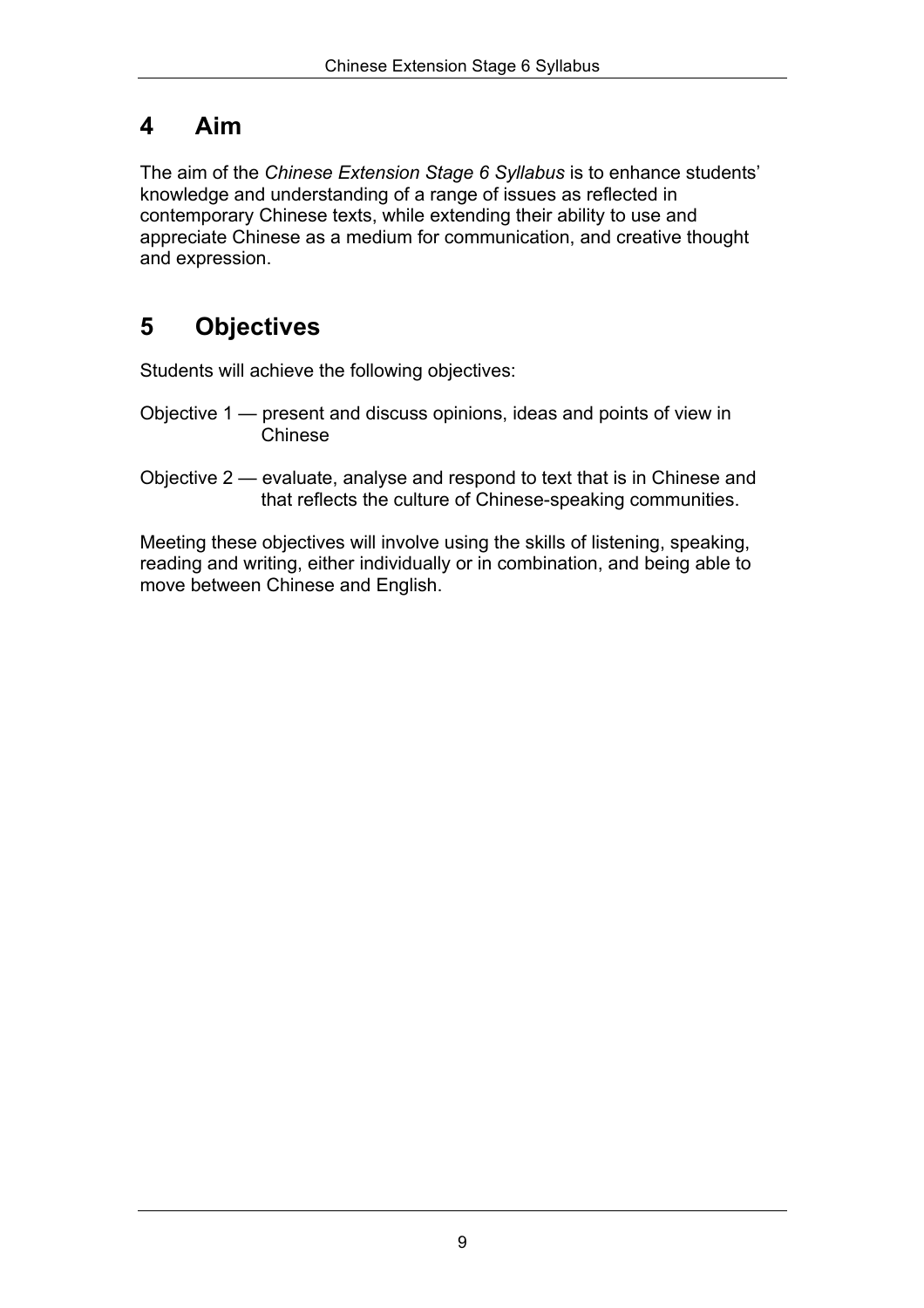### **6 Course Structure**

The organisational focus of the Chinese Extension course is the theme – the individual and contemporary society. A number of issues that exemplify aspects of the theme are prescribed for study. Students engage with the issues through the study of a prescribed text and related texts.

Study of the issues and prescribed text will involve:

exploring the relationship between the issues and the prescribed text creating original text in response to aspects of the prescribed text identifying meaning and how it is conveyed in the prescribed text evaluating linguistic and cultural features of the prescribed text analysing the sociocultural context of the prescribed text.

To support the study of the issues and to further develop knowledge of Chinese and Chinese-speaking communities, students will be required to read, view and/or listen to a range of related texts. Study of related texts will involve evaluating how the issues are presented in these texts.



The course structure is represented schematically below:

The prescribed text and issues, and the resources list are published on the Board of Studies website (http://www.boardofstudies.nsw.edu.au).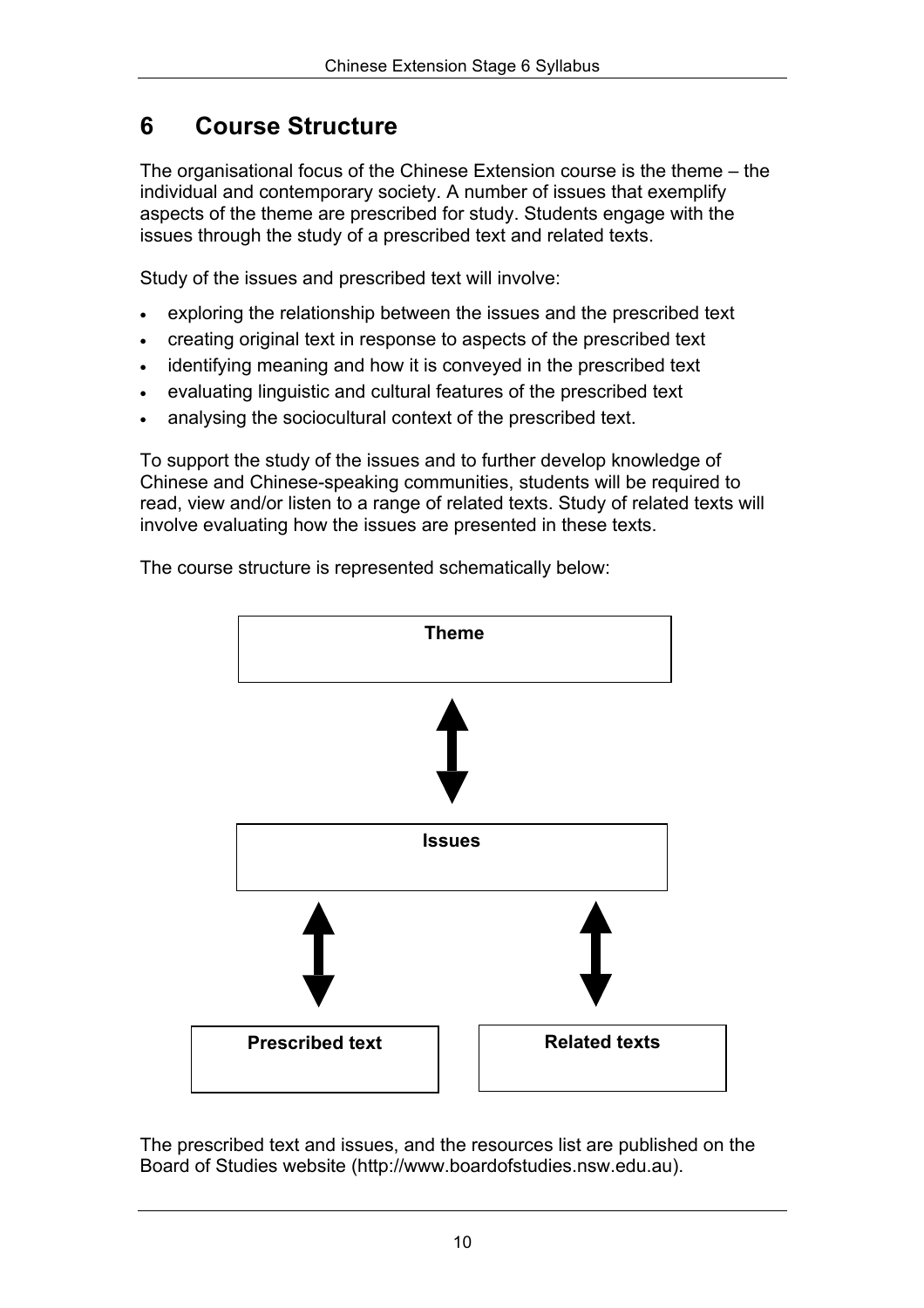# **7 Objectives and Outcomes**

The outcomes represent the knowledge, skills and understanding that students will achieve by the end of the Chinese Extension course based on this syllabus. The outcomes have been linked to one objective but may derive from more than one. The degree to which students achieve these outcomes will be reported in the performance scale. These outcomes build on the outcomes for the Chinese Continuers course. It is implicit in these outcomes that students have completed the Preliminary course in the Chinese Continuers course.

| <b>Objectives</b>                                                                                                                       | <b>Outcomes</b>                                                                                                                                                                                                               |  |  |
|-----------------------------------------------------------------------------------------------------------------------------------------|-------------------------------------------------------------------------------------------------------------------------------------------------------------------------------------------------------------------------------|--|--|
| The student will:<br>present and discuss<br>1<br>opinions, ideas and<br>points of view in<br>Chinese                                    | The student:<br>1.1 discusses attitudes, opinions and<br>ideas in Chinese<br>1.2 formulates and justifies a written or<br>spoken argument in Chinese                                                                          |  |  |
| 2 evaluate, analyse and<br>respond to text that is in<br>Chinese and that<br>reflects the culture of<br>Chinese-speaking<br>communities | 2.1 evaluates and responds to text<br>personally, creatively and critically<br>2.2 analyses how meaning is conveyed<br>2.3 analyses the social, political, cultural<br>and/or literary contexts of text that is<br>in Chinese |  |  |

#### **7.1 Table of Objectives and Outcomes**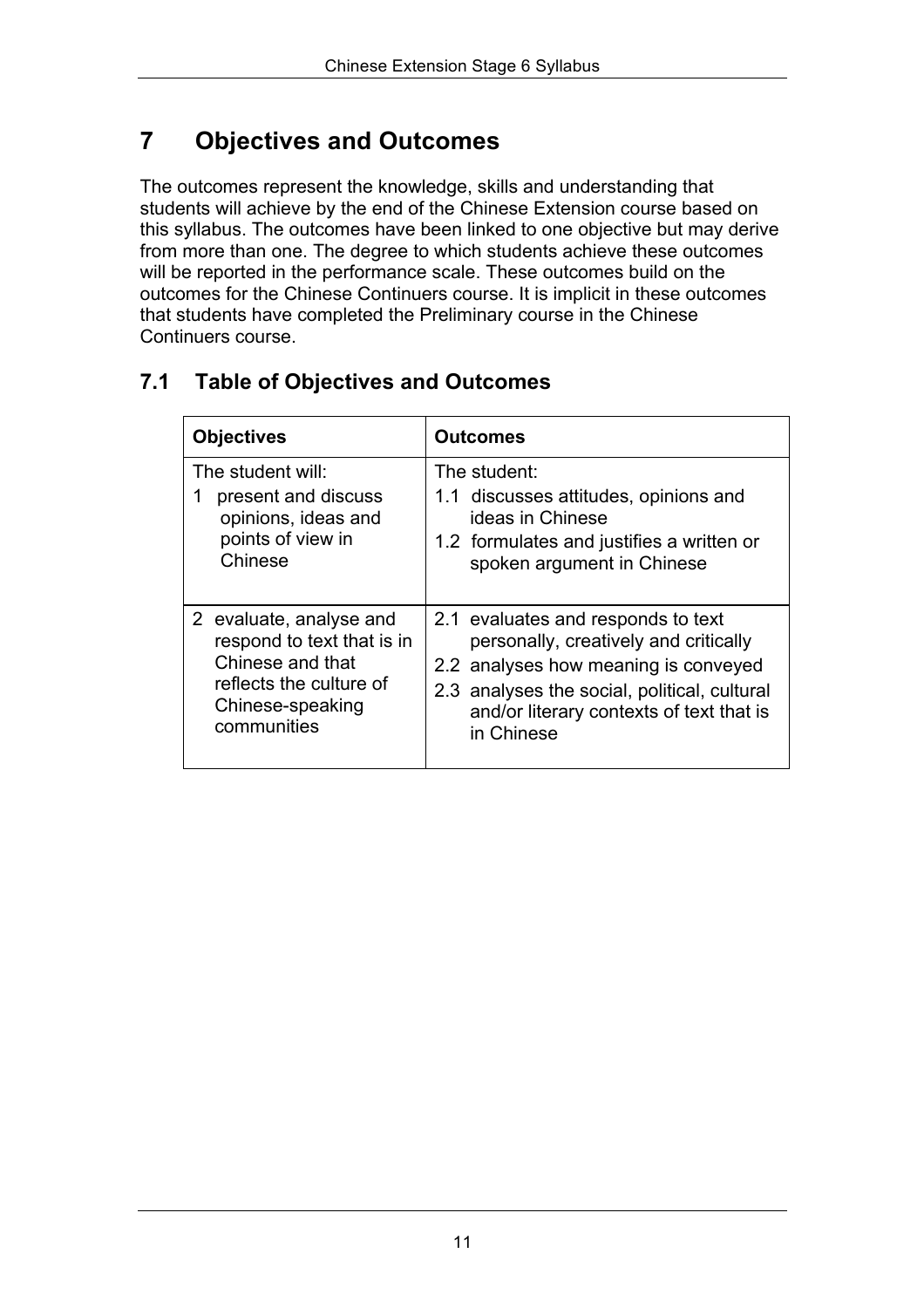# **8 Content**

#### **8.1 Theme and Issues**

The theme – the individual and contemporary society – is the organisational focus of the Chinese Extension course and will be studied through a number of issues and a range of texts.

Not all issues will require the same amount of study time. The length of time and depth of treatment determined for each issue will depend on a number of factors, including:

the particular objective(s) being covered the needs and interests of the students the linguistic and cultural complexity of the prescribed text, and of the related texts selected for study the nature of tasks undertaken the language that is used in responding the nature of the language itself.

Teachers should structure and organise programs based on the prescribed issues to meet the objectives and outcomes of the syllabus.

### **8.2 Text**

The term 'text' refers to any form of communication – spoken, written or visual, or any combination of these.

Students will analyse and evaluate text from linguistic (language forms and features, structure) and cultural (thematic, contextual, social and political) perspectives, and consider how they are related.

Students will also be expected to create a range of texts appropriate to a variety of contexts, purposes and audiences.

In this way, students will develop skills in listening, speaking, reading and writing. They will also develop skills in critical literacy by reflecting on their own and other cultures, and by making connections between Chinese and English, and/or other languages.

#### **8.2.1 Prescribed Text**

The prescribed text may be an extract or extracts from a novel or film, or a selection of short stories or songs. Where a prescribed text consists of an extract or extracts, students should be familiar with the whole text.

Students should know and understand how particular features, used in the text type prescribed, convey meaning. A knowledge of specialised, technical terminology, however, is not a requirement.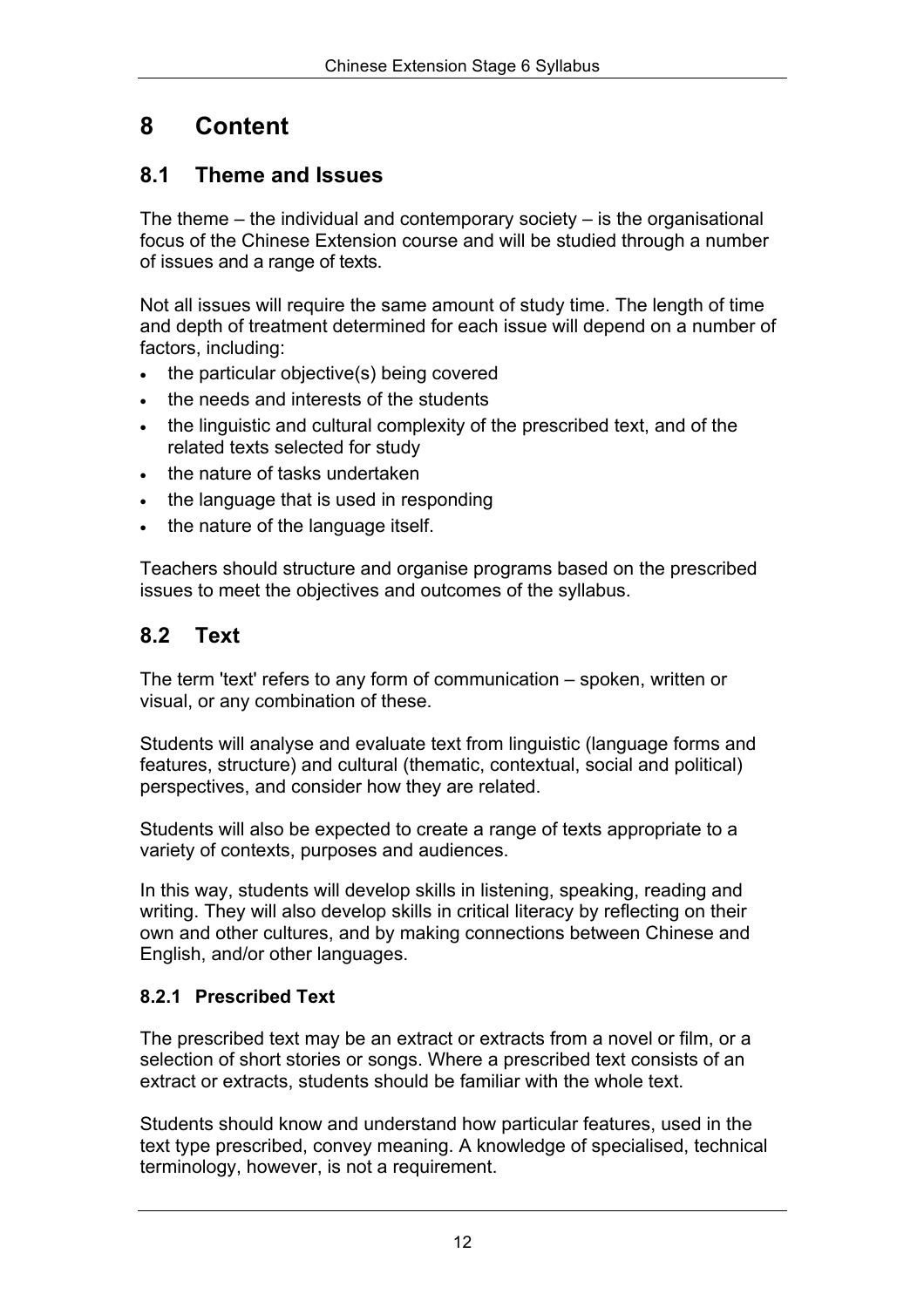The table below indicates the features of text types with which students should be familiar. These include both general features that relate to all text types and specific features that relate to the particular text type set for study.

| General features common to all text                                                                                                                      | <b>Features specific to each prescribed</b>                                                                                                   |
|----------------------------------------------------------------------------------------------------------------------------------------------------------|-----------------------------------------------------------------------------------------------------------------------------------------------|
| types                                                                                                                                                    | text type may include                                                                                                                         |
| language                                                                                                                                                 | novel                                                                                                                                         |
| colloquial                                                                                                                                               | plot development, sequencing of                                                                                                               |
| dialect                                                                                                                                                  | events, use of flashback                                                                                                                      |
| accent                                                                                                                                                   | use of dialogue, narrative                                                                                                                    |
| use of irony                                                                                                                                             | use of allegory, extended                                                                                                                     |
| satire                                                                                                                                                   | metaphor                                                                                                                                      |
| humour                                                                                                                                                   | short story                                                                                                                                   |
| tenses                                                                                                                                                   | brevity and compactness                                                                                                                       |
| ellipses                                                                                                                                                 | focus on one situation or a few                                                                                                               |
| structure                                                                                                                                                | crucial moments                                                                                                                               |
| setting                                                                                                                                                  | limited character development                                                                                                                 |
| time                                                                                                                                                     | fragmented plot                                                                                                                               |
| $\overline{\phantom{0}}$                                                                                                                                 | $\overline{\phantom{0}}$                                                                                                                      |
| place                                                                                                                                                    | inconclusive or unexpected                                                                                                                    |
| —                                                                                                                                                        | ending                                                                                                                                        |
| cultural aspects                                                                                                                                         | song                                                                                                                                          |
| character                                                                                                                                                | instrumentation, voice, melody,                                                                                                               |
| key/secondary                                                                                                                                            | rhythm, tempo                                                                                                                                 |
| imagery                                                                                                                                                  | use of repetition                                                                                                                             |
| symbolism                                                                                                                                                | use of refrain                                                                                                                                |
| recurrent motif                                                                                                                                          | rhyme, rhythm, assonance,                                                                                                                     |
| simile/metaphor                                                                                                                                          | alliteration                                                                                                                                  |
| relationship between<br>author/director/narrator/singer and<br>the audience<br>narrative technique<br>perspective<br>—<br>point of view<br>tone and mood | film<br>plot development, sequencing of<br>events, use of flashback<br>shot composition/framing/editing<br>lighting/sound/colour<br>costuming |

Refer to the Board's website http://www.boardofstudies.nsw.edu.au for the prescribed text.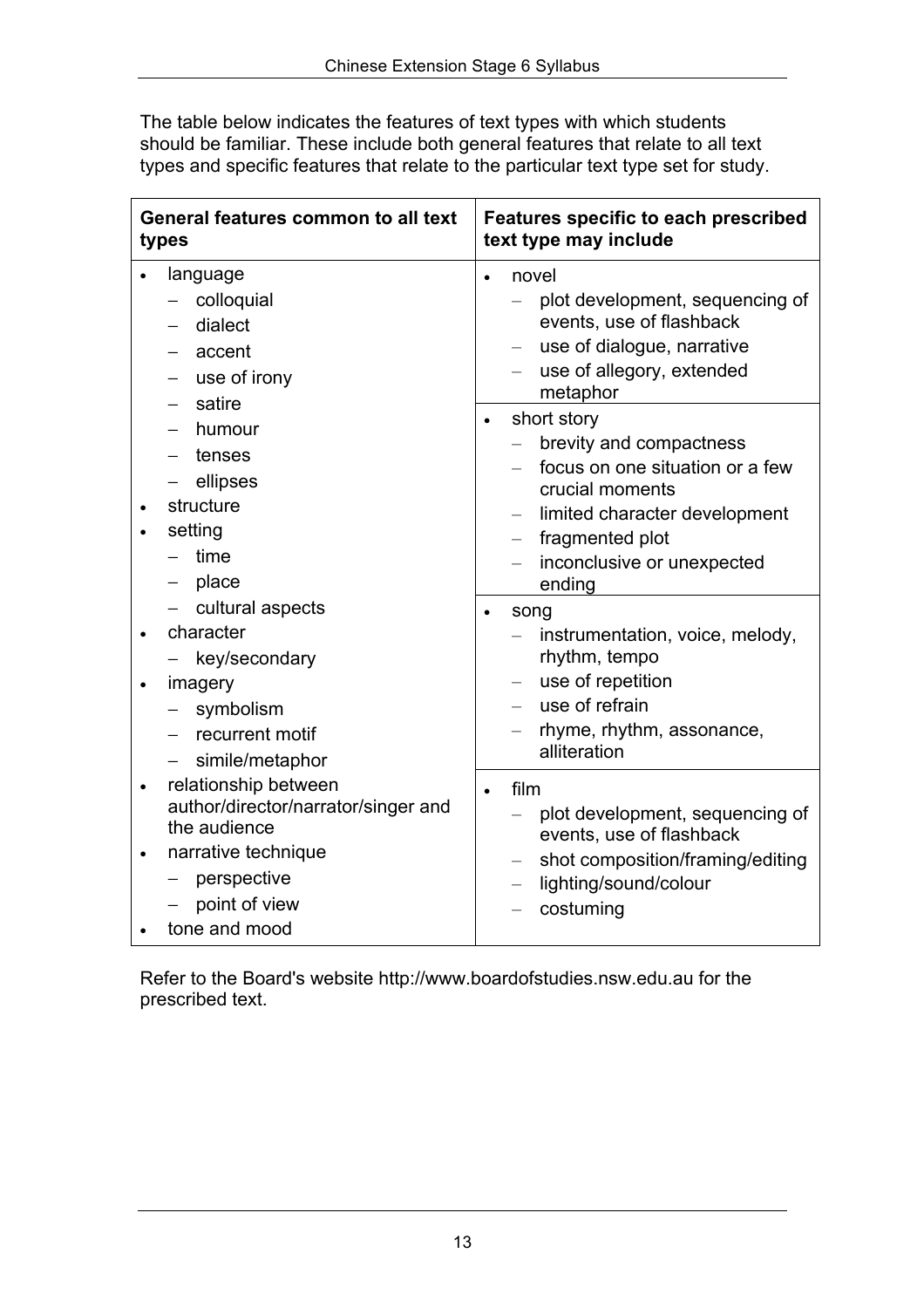#### **8.2.2 Rotation of prescribed text and issues**

Each year a text and 2–3 issues will be prescribed for study. These will be reviewed on a regular basis and will be published on the Board of Studies website (http://www.boardofstudies.nsw.edu.au).

#### **8.2.3 Related Texts**

In addition to the prescribed text, students will read, listen to and view a range of texts relevant to the prescribed issues. Texts may be authentic or modified to allow students to engage with the prescribed issues at a level appropriate to their needs, interests and experience.

### **8.3 Text Types**

The text types listed in the *Chinese Continuers Stage 6 Syllabus* are assumed knowledge.

In addition, students are expected to be able to produce the following text types in the external examination:

formal letter monologue narrative account\* script of a conversation short essay

Teachers may introduce students to a wider range of text types in the course of their teaching and learning program.

\*Please note: Narrative account may include, for example, the writing of an alternative ending to a short story, or the rewriting of an excerpt from a different perspective.

### **8.4 Vocabulary**

While there is no prescribed vocabulary list, it is expected that students will be familiar with a range of vocabulary and expressions relevant to the prescribed issues.

All texts provided in the written examination will be in simplified characters. It is expected that students will be able to use simplified characters consistently in tasks requiring written responses in Chinese. A small number of *pinyin* will be accepted. The *pinyin* should be confined to vocabulary and expressions that would not normally have been covered in the Chinese Extension course.

#### **8.4.1 Dictionaries**

Students should be encouraged to use dictionaries. It is expected that teachers will assist students to develop the necessary skills and confidence to use dictionaries effectively. Suggested editions are published in the Resources on the Board of Studies website

(www.boardofstudies.nsw.edu.au). Students are able to use monolingual and/or bilingual print dictionaries in the written examination. Information regarding the use of dictionaries in the HSC examination may be found in *Assessment and Reporting in Chinese Extension Stage 6*.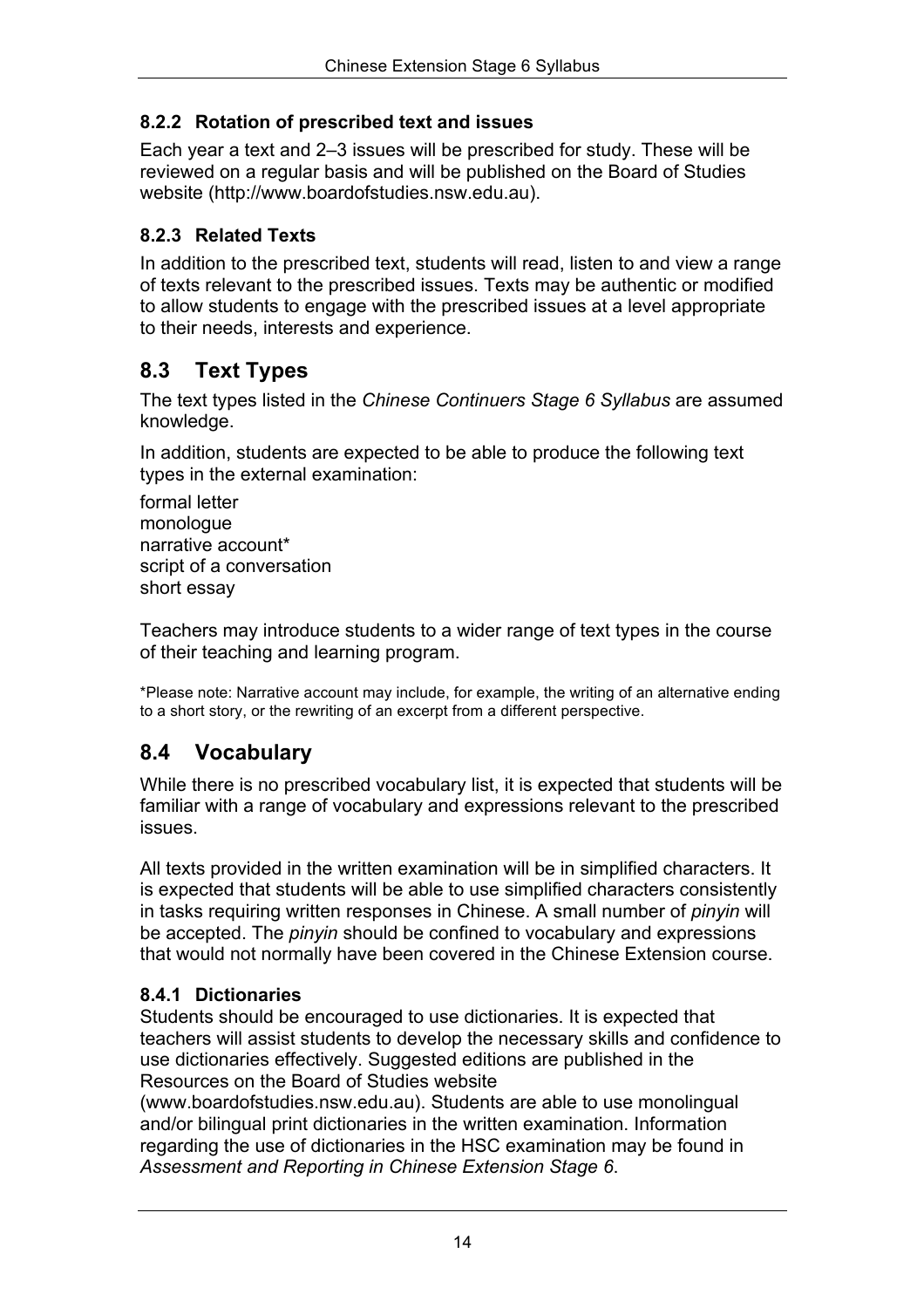#### **8.5 Grammar**

The following grammatical structures are those that students studying Chinese in an Extension course are expected to know and use. They build on the grammatical items prescribed in the *Chinese Continuers Stage 6 Syllabus*, which are assumed knowledge.

| <b>Grammatical item</b> | <b>Sub-elements</b>                    | Example(s)             |
|-------------------------|----------------------------------------|------------------------|
| Conjunctive phrases     | 又…又…                                   | 她又聪明又好看。               |
|                         | 除了…以外…                                 | 除了我以外,谁都不知道。           |
|                         | 不但…而且…                                 | 他不但是我的老师,而且也是我的<br>朋友。 |
|                         | 越…越…                                   | 我越来越有钱。                |
|                         |                                        |                        |
| Syntax                  | sentences with<br>adjectival predicate | 我们学校的礼堂很大。             |
|                         |                                        | 他的房间很漂亮。               |
|                         | indefinite use of                      | 谁都没有打电话。               |
|                         | interrogatives                         | 你要多少,我就给你多少。           |
|                         |                                        | 我哪儿都去不了。               |
|                         |                                        |                        |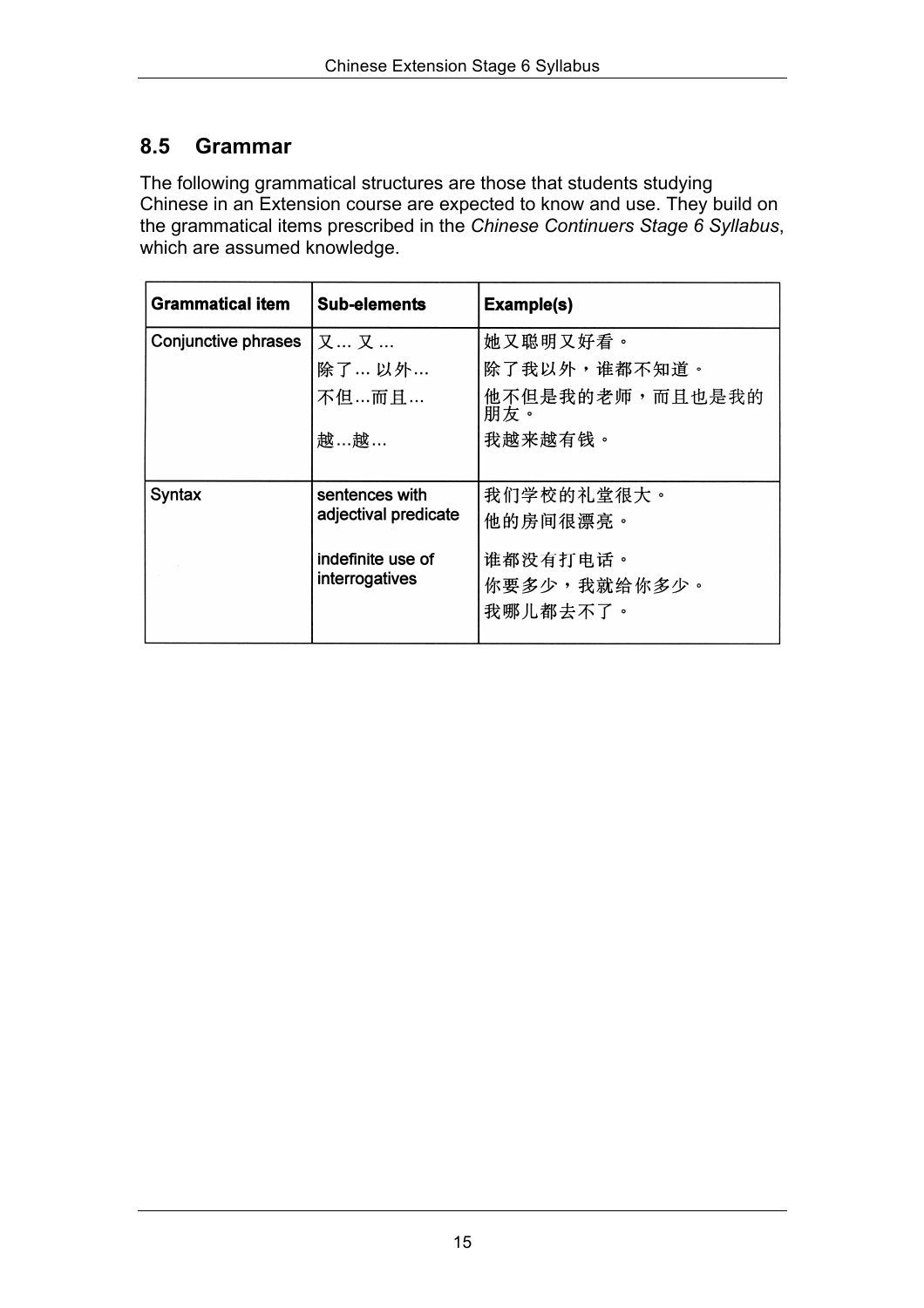# **9 Course Requirements**

For the Extension course:

the Continuers Preliminary course is a prerequisite

the Continuers HSC course is a co-requisite

60 indicative hours are required to complete the course.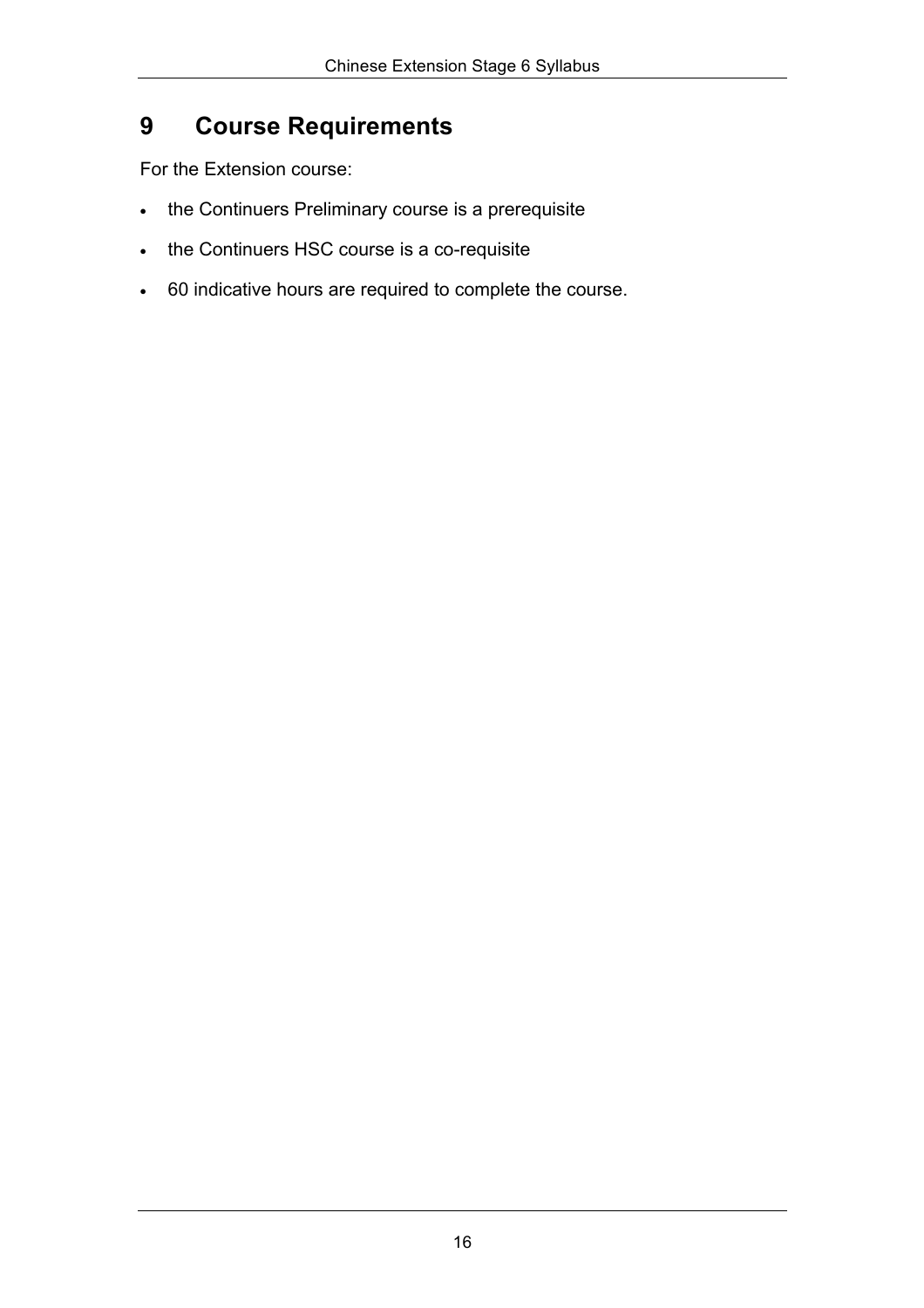### **10 Post-school Opportunities**

The study of Chinese provides students with knowledge, understanding and skills that form a valuable foundation for a range of courses at university and other tertiary institutions.

In addition, the study of Chinese assists students to prepare for employment, and full and active participation as citizens. In particular, there are opportunities for students to gain recognition in Vocational Education and Training. Teachers and students should be aware of these opportunities.